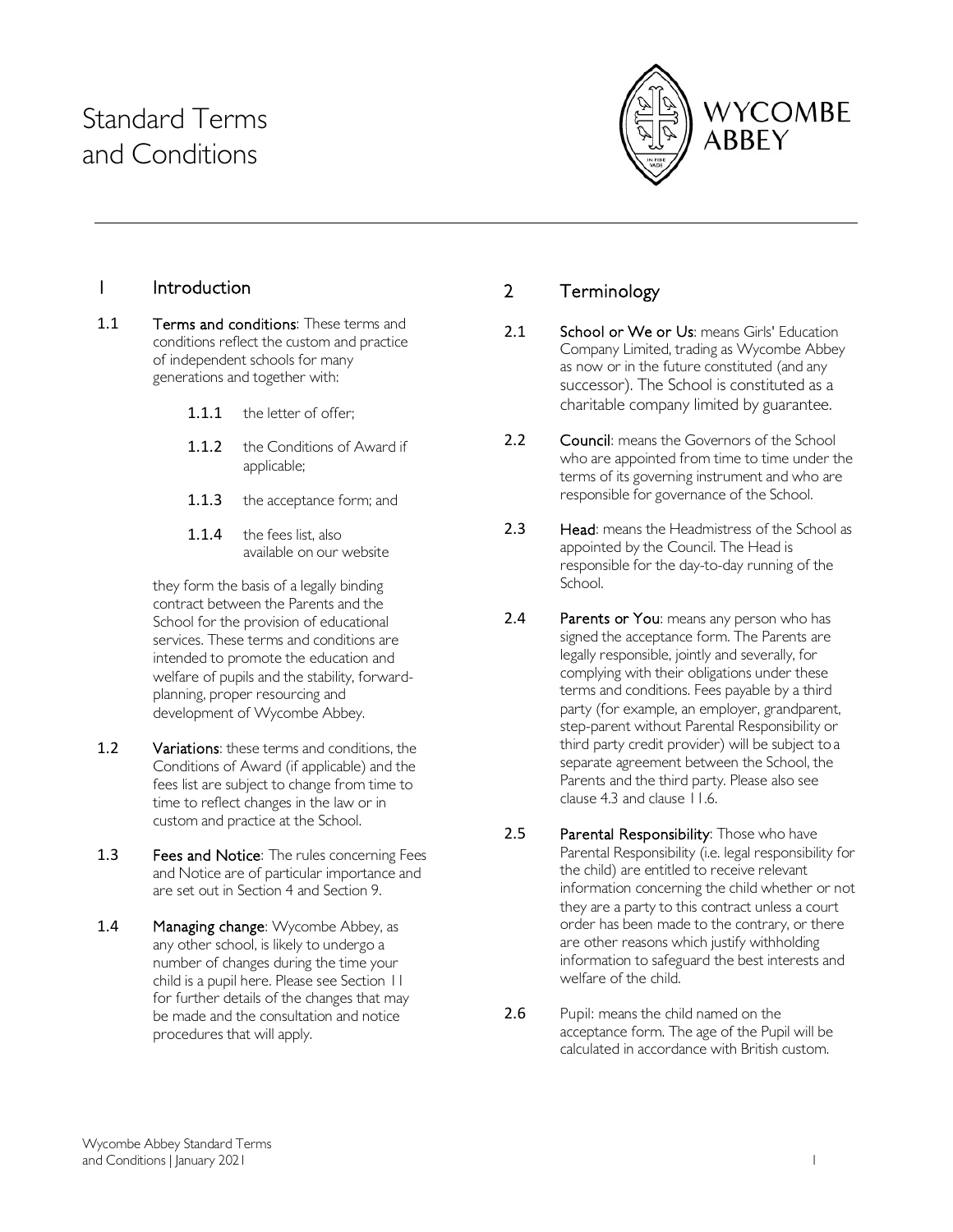#### 3 Admission and entry to the School

- <span id="page-1-1"></span>3.1 Registration and Admission: Applicants will be considered as candidates for Admission and Entry to the School when the registration form has been completed and returned to Us and the non-returnable Registration Fee paid. Admission will be subject to the availability of a place and the Pupil and the Parents satisfying the admission requirements at the relevant time. The admissions requirements are set out in the School's Admissions Policy current at the time and published on the School's website. Admission occurs when the Parents accept the offer of a place. Entry occurs on the date when the Pupil attends the School for the first time under these terms and conditions.
- **3.2** Equality: The School is a mainstream, boarding and day boarding school for girls aged from 11 to 18 years. The School has a Christian ethos and welcomes staff and children from many different ethnic groups, backgrounds and creeds. Human rights and freedoms are respected. At present, our physical facilities for the disabled are limited but We will do all that is reasonable to ensure that the School's culture, policies and procedures are made accessible to children who have disabilities and to comply with our legal and moral responsibilities under equality legislation in order to accommodate the needs of applicants and pupils who have disabilities for which, after reasonable adjustments, We can cater adequately.
- <span id="page-1-2"></span>3.3 Offer of a place and deposit: For all entry points a deposit, (Acceptance Deposit) as shown on the fees list for the relevant year will be payable when the Parents accept the offer of a place. The Acceptance Deposit will be retained in the general funds of the School until the Pupil leaves and will be repaid by means of a credit without interest to the final payment of Fees or other sums due to the School on leaving, unless stated otherwise in these terms and conditions or unless the Parents wish to donate the Acceptance Deposit to the School's Foundation. See also claus[e 9.5.](#page-12-0)
- <span id="page-1-3"></span>3.4 Additional Deposit: For reasons of administration, the right is reserved to require payment by parents of an additional deposit (Additional Deposit), as shown on the fees list for the relevant year, in the case of a pupil whose normal residence is outside the United Kingdom. The Additional Deposit will be retained in the general funds of the School until the Pupil leaves and will be repaid by means of a credit without interest to the final payment of Fees or other sums due to the School on leaving, unless stated otherwise in these terms and conditions. See also claus[e 9.5.](#page-12-0)
- **3.5** Immigration: The School currently holds a Child Student sponsor licence. The Parents must inform the Head when returning a completed registration form or at any other time if their child requires sponsorship from the School in order to obtain a visa to study at the School. It shall be the Parents' responsibility at all times to ensure that their child has the appropriate immigration permission to live in the United Kingdom and to study at this School and the Parents shall permit the School to take and retain copies of all documentation required to be kept by the School in order to comply with its duties as a Child Student sponsor, including passport, visa, vignette and /or biometric resident permit of the child and, where necessary, the Parents. The Parents shall immediately inform the School of any intended of actual change in the child's accommodation arrangements during their period of sponsorship. Please also see claus[e 9.15.](#page-13-1)

#### <span id="page-1-0"></span>4 Fees

4.1 Fees: may include alone or in combination any of the Registration Fee, the Acceptance Deposit, the Additional Deposit, boarding and day boarding fees, fees for extra tuition, other extras such as house charges, clothing and equipment, photographs or other items ordered by the Parents or the Pupil or charges arising in respect of educational visits, or damage where the Pupil alone or with others has caused wilful loss or damage to School property or the property of any other person (fair wear and tear excluded), or bank charges arising from default in Fees payment or late payment charges if incurred.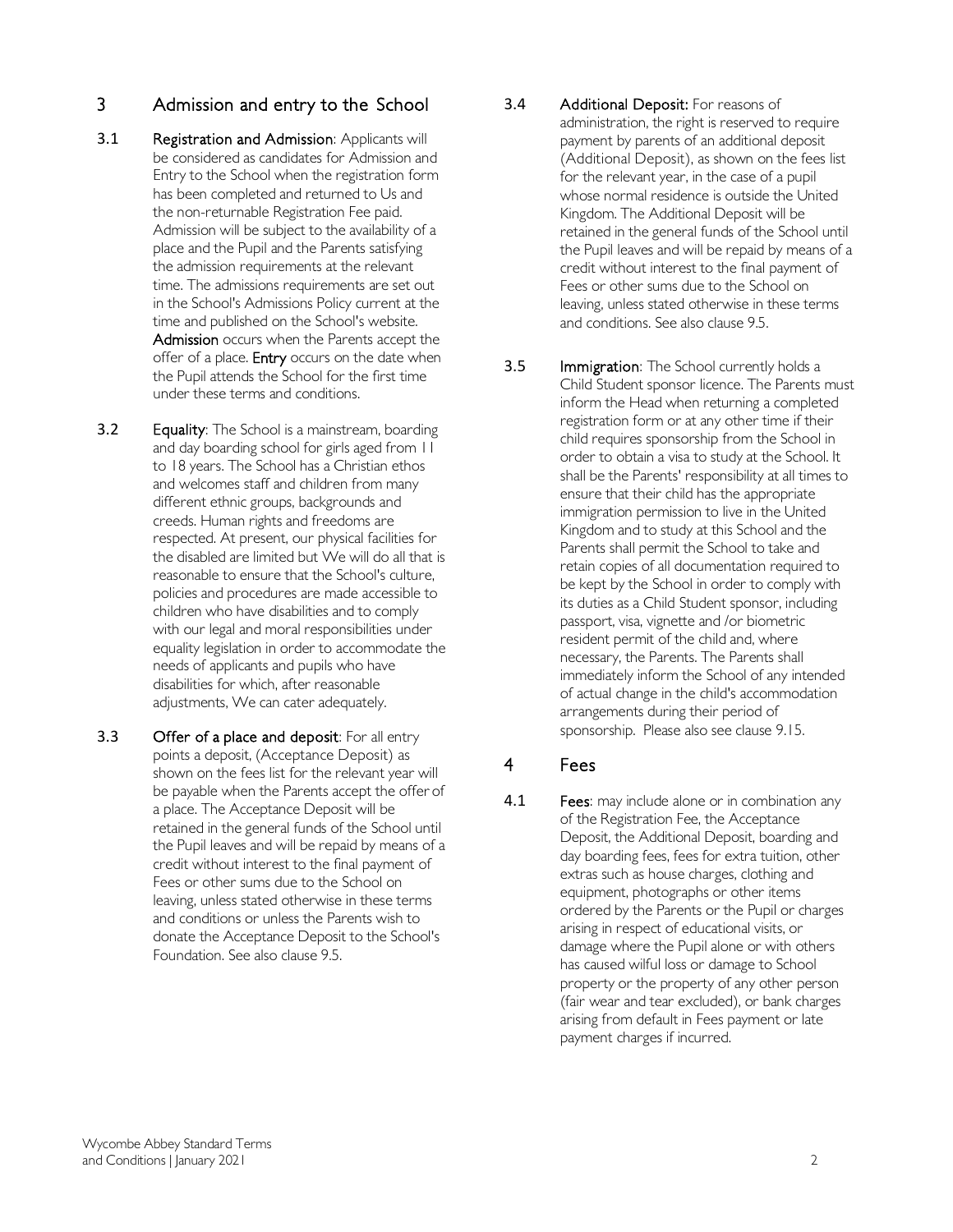- 4.2 Payment of Fees: The Parents jointly and severally agree to pay the Fees applicable to each Term directly to the School by Direct Debit or Bank Transfer. Except where a separate agreement has been made between the Parents and the School for the deferment of payment of Fees, Fees for each Term are due and payable as cleared funds before the commencement of the School Term to which they relate. If an item on the fees invoice is under query, the balance of that fees invoice must be paid. The School reserves the right to refuse a payment if it is not satisfied as to the identity of the payer or the source of the funds.
- <span id="page-2-0"></span>4.3 Payment of Fees by a third party: An agreement with a third party to pay the Fees or any other sum due to the School does not release the Parents from liability if the third party defaults and does not affect the operation of any other of these terms and conditions unless an express release has been given in writing, signed by the Bursar. The School reserves the right to refuse a payment from a third party.
- <span id="page-2-3"></span>4.4 Indemnity: If the School is required to pay all or part of any sum received from a third party credit provider on behalf of the Parents, the Parents shall indemnify the School against all losses, expenses (including legal expenses) and interest suffered or incurred by the School.
- <span id="page-2-4"></span>4.5 Refund or waiver: Save where there is a legal liability including liability under a court order or under the provisions of this contract to make a refund or reduction, Fees will not be refunded reduced or waived if:
	- 4.5.1 the Pupil is absent through illness; or
	- 4.5.2 a Term is shortened or a vacation extended; or
	- 4.5.3 the Pupil is released home before or after public examinations or otherwise before the normal end of a Term; or
	- 4.5.4 the School is temporarily closed due to adverse weather conditions; or

4.5.5 for any reason other than exceptionally and at the sole discretion of the Head in a case of genuine hardship.

See also Section [10 f](#page-13-2)or information about events beyond the control of the parties.

- <span id="page-2-2"></span>4.6 Exclusion for non-payment: The School reserves the right to temporarily exclude the Pupil on three days' written notice if Fees are overdue for payment or if the Parents fail to provide information reasonably requested by the School about the identity of the payer of any Fees or the source of the funds. If the Pupil is excluded for a period of 28 days in such circumstances, she will be deemed withdrawn without Notice and a Term's Fees in lieu of Notice will be payable in accordance with Sectio[n 9.](#page-11-0) Exclusion in these circumstances is not a disciplinary matter and the right to a Council Review will not normally arise. The School may withhold any information, character references or property while Fees remain overdue where it is lawful to do so.
- <span id="page-2-1"></span>4.7 Late payment: Save where alternative provisions for the payment of interest are contained in a separate consumer credit agreement made between the Parents and the School, simple interest may be charged on a day-to-day basis on Fees which are unpaid. The rate of interest charged will be at up to 1.5 % per month accruing on a daily basis. The Parents shall also be liable to pay all costs, fees, disbursements and charges including legal fees and costs reasonably incurred by the School in the recovery of any unpaid Fees regardless of the value of the School's claim.
- 4.8 Part-payment: Any sum tendered that is less than the sum due and owing may be accepted by the School on account only. Late payment charges may be applied to any unpaid balance of Fees, as set out in clause [4.7.](#page-2-1)
- 4.9 Appropriation: Save where the Parents expressly state the contrary, the School shall allocate payments made to the earliest balance on the Fees account. The Parents agree that a payment made in respect of one child may also be appropriated by the School to the unpaid account of any other child of the Parents.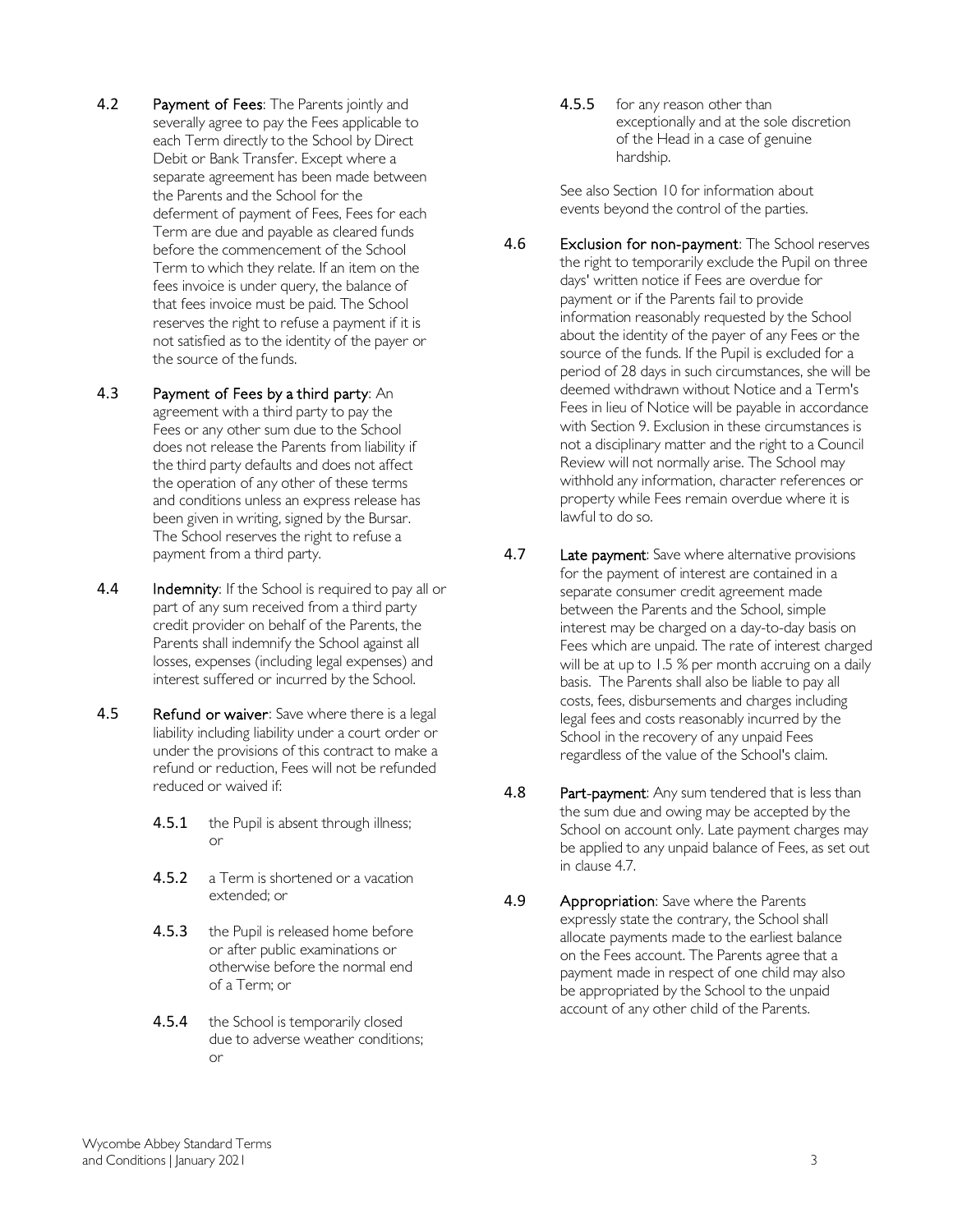- 4.10 Instalment arrangements: An agreement by the School to accept payment of current and / or past and /or future Fees by instalments is concessionary and will be subject to separate agreement(s) between the Parents and the School. Where there are inconsistencies between these terms and conditions and those of any instalment agreement or invoice issued by the School to the Parents (as applicable), the terms and conditions of the instalment agreement or the invoice shall prevail.
- 4.11 Fees in Advance schemes: An arrangement under which a lump sum advance payment of Fees is made by or on behalf of the Parents will be the subject of a separate agreement.
- 4.12 Scholarships and bursaries: Every scholarship, exhibition, bursary or other award or concession is a discretionary privilege, subject to high standards of attendance, diligence and behaviour on the Pupil's part and to the Parents treating the School and its staff reasonably. The terms on which such awards are offered and accepted will be notified to the Parents at the time of offer. Any value attached to a scholarship shall be deducted from Fees before any bursary or other concession is calculated or assessed. A copy of the School's Bursary Policy is available on the School's website. The School uses the services of an external company to assess eligibility.
- 4.13 Fees increases: Fees are reviewed annually and are subject to increase from time to time. If the Parents receive less than a Term's notice of a Fees increase they may give to the School written Notice of Withdrawal of the Pupil within 21 days and will not be liable to pay Fees in lieu of Notice and the Acceptance Deposit and Additional Deposit, if paid, will be refunded without interest, less any sums owing to the School.
- 4.14 Information about Fees: The Parents acknowledge that the School may make enquiries of the Pupil's previous schools for confirmation that all sums due and owing to such schools have been paid. The Parents also acknowledge that the School may inform any other school or educational establishment to which the Pupil is to be transferred if any Fees of this School are unpaid.

4.15 Identity of Fees payer: From time to time the School may need to obtain satisfactory evidence of the identity of a person who is paying Fees, such as sight of a passport. The parties will comply with the School's policy on Anti- Corruption and Bribery, a copy of which is available from the School on written request.

# 5 Educational matters

- 5.1 Provision of education: The School will do all that is reasonable to provide an educational environment and teaching of a range, standard and quality which is suitable for each pupil and to provide education to at least the standard required by law in the particular circumstances. The School will exercise reasonable care and skill in providing educational services for the Pupil but cannot guarantee that the Pupil will achieve her desired examination results or that results will be sufficient to gain entry to other educational establishments.
- 5.2 Organisation of the curriculum: We reserve the right to organise the curriculum and its delivery in a way which, in the professional judgement of the Head, is most appropriate to the School community as a whole. This may be by online or other form of remote learning. We will endeavour to inform the Parents of significant changes to the curriculum and the reasons for them as soon as practicable. The curriculum includes teaching which actively promotes the fundamental British values of democracy, the rule of law, individual liberty and mutual respect for and tolerance of those with different faiths and beliefs. If the Parents have specific requirements or concerns about any aspect of the Pupil's education or progress they should contact the Pupil's tutor, or other appropriate member of staff, as soon as possible, or contact the Head in the case of a serious concern.
- 5.3 Progress reports: The School shall monitor the Pupil's progress and shall report regularly to the Parents by means of grades, full written reports and Parents' meetings.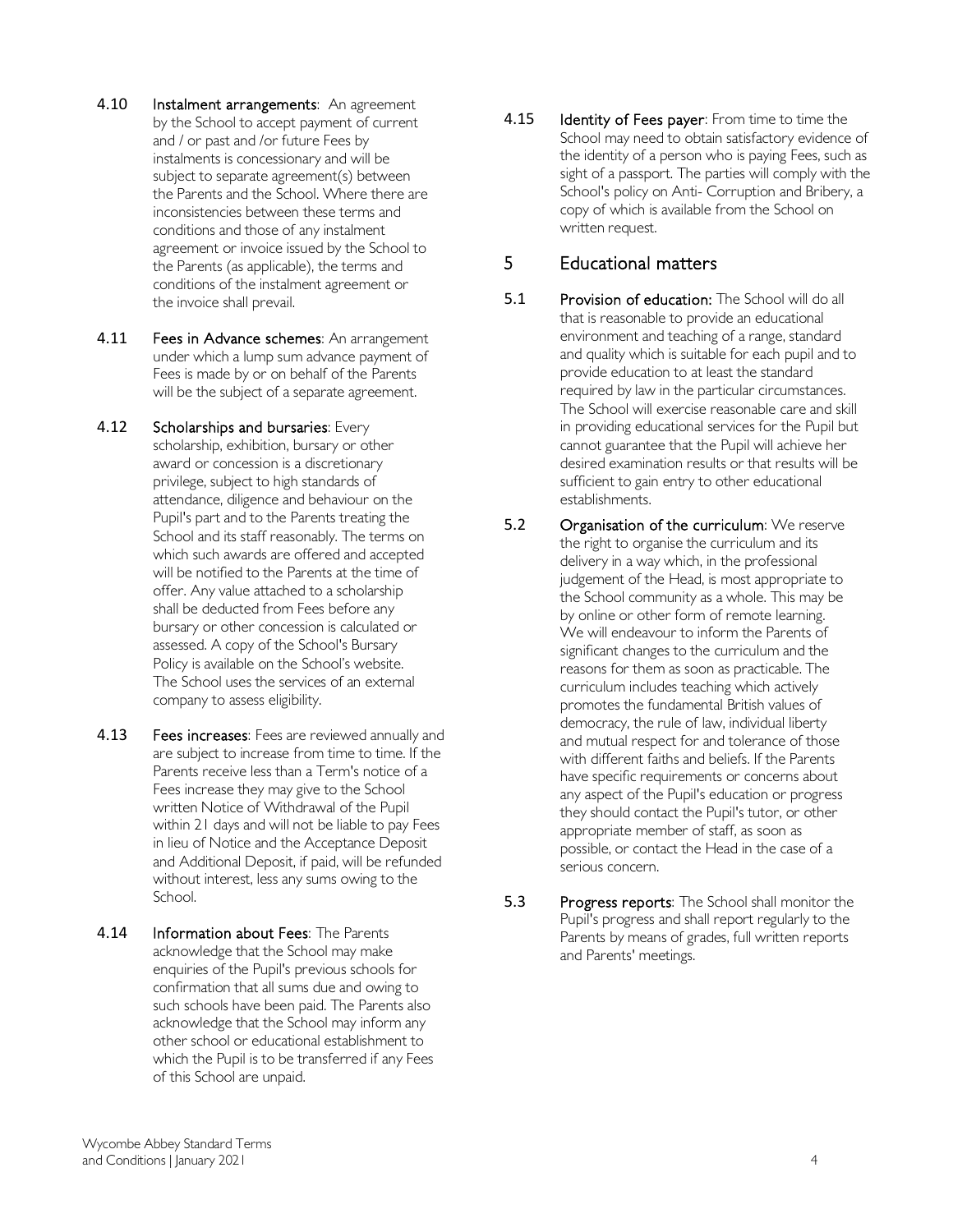- 5.4 Sex education: The Pupil will receive health and life skills education, including relationships and/or sex education, appropriate to her age in accordance with the curriculum from time to time unless the Parents have given formal notice in writing that they do not wish the Pupil to take part in some or all of the sex education aspect of the curriculum. The Parents acknowledge that they do not have the right to withdraw the Pupil from classes relating to relationships education.
- 5.5 Public examinations: The Head may, after consultation with the Parents and the Pupil, decline to enter the Pupil's name for a public examination if, in the exercise of his / her professional judgement, the Head considers that by doing so the Pupil's prospects in other examinations would be impaired and / or if the Pupil has not prepared for the examination with sufficient diligence, for example, because the Pupil has not worked or revised in accordance with advice or instruction from her tutors.
- 5.6 Examination services: The Head may, after consultation with the Parents and if appropriate the Pupil, decline to apply for access arrangements or post-examination services if, in her professional judgement, it is considered not to be in the best interests of the Pupil or the examination cohort to do so.
- 5.7 Reports and references: Information supplied to the Parents and others concerning the progress and character of the Pupil, and about examinations, further education and career prospects, and any references shall be given conscientiously and with all due care and skill but otherwise without liability on the part of the School.
- 5.8 Learning difficulties: The School shall do all that is reasonable to detect and deal appropriately with a learning difficulty which is considered to be a "special educational need". The School staff are not, however, qualified to make a diagnosis of conditions such as those commonly referred to as dyslexia, or of other learning difficulties.
- 5.9 Screening for learning difficulties: The screening tests available to schools are indicative only: they are not infallible. The Parents will be notified if a screening test indicates that the Pupil may have a learning difficulty. A formal assessment can be arranged by the School at the Parents' expense or by the Parents themselves. The Parents agree to cooperate fully with any investigation of the Pupil's educational needs.
- 5.10 Information about learning difficulties: The Parents shall notify the Head when completing the School's Confidential Information Form and subsequently in writing if at any time they are aware or suspect that the Pupil has a learning difficulty and the Parents must provide the School with copies of all written reports and other relevant information. The Pupil's place will be cancelled, or, once the Pupil has started, the Parents will be asked to withdraw the Pupil, without further charge if, in the professional judgement of the Head and after consultation with the Parents and with the Pupil (where appropriate), the School is unable to provide adequately for the Pupil's special educational needs. The School reserves the right to charge for the provision of additional teaching where it is lawful to do so. The SEND policy is available on the School's website.
- **5.11** Moving up the School: It is assumed that if the Pupil satisfies the relevant criteria at the time she will progress through the School and will ultimately complete Upper Sixth. The Parents will be consulted before the end of the Spring Term if there appears to be any reason why the Pupil may be refused a place in the next year of the School. Unless the Pupil will be leaving at the end of the Upper Sixth, the Parents must give a Term's Notice in writing (i.e. before the start of the Summer Term) in accordance with the provisions about Notice in Sectio[n 9 b](#page-11-0)elow if they do not intend the Pupil to proceed to the next year of the School, or a Term's Fees in lieu of Notice will be payable.
- 5.12 Intellectual property: Where the Pupil creates a copyright work, including where the work is created jointly with a member of staff or another pupil, the School may use that work for the purpose of promoting the interests of the School, including exhibiting it, publishing it in the School magazine or putting it or a copy of it on the School's intranet or public website.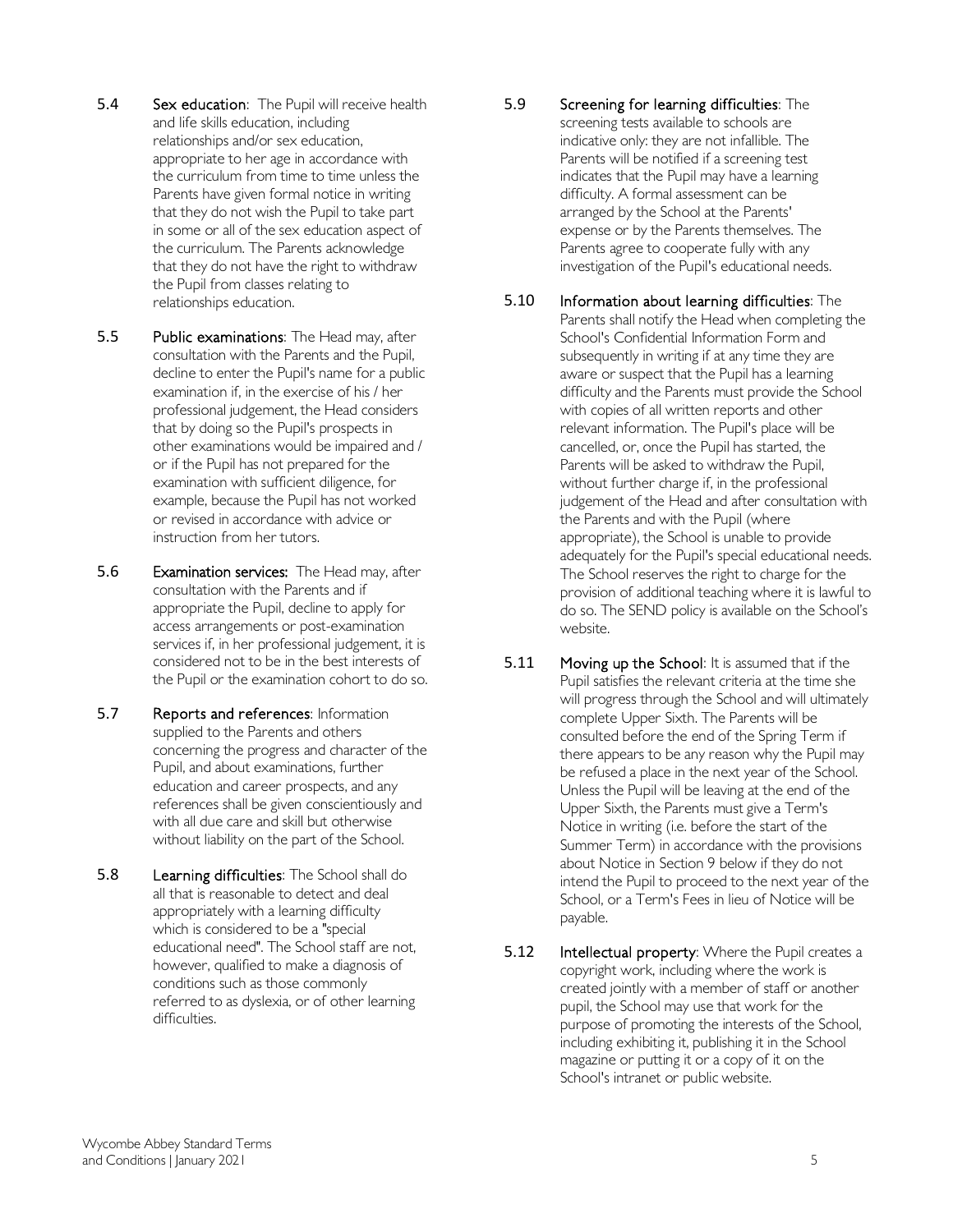- 5.13 Pupil's work: The Parents consent for themselves and (so far as they are entitled to do so) on behalf of the Pupil, to the School retaining the Pupil's original work until, in the professional judgement of the Head, it is appropriate to release the work to the Pupil. Certain coursework may have to be retained for longer than other work in order to reduce the risk of cheating. This does not prejudice the Pupil's or the Parents' right to access their personal data under data protection law. We will take reasonable care to preserve the Pupil's work undamaged but cannot accept liability for loss or damage caused to this or any other property of the Pupil by factors outside the direct control of the Head or staff.
- <span id="page-5-0"></span>5.14 Consent for educational visits: A variety of educational visits will be provided for the Pupil. Parents will be provided with relevant information in advance of educational visits. Unless the Parents specifically notify the School in writing that they do not wish the Pupil to take part in a specific educational visit, by signing the acceptance form or agreeing to be bound by these terms and conditions the Parents consent to the Pupil taking part in all educational visits. These include:
	- 5.14.1 visits (including overnight or residential stays) which take place during the weekends or school holidays; or
	- 5.14.2 non routine off-site activities and sporting fixtures which extend beyond the normal start and finish of the school day; or
	- 5.14.3 adventure activities which may take place at any time; or
	- 5.14.4 visits that cost less than £25.00.

<span id="page-5-2"></span><span id="page-5-1"></span>The Parents agree that the Pupil shall be subject to School discipline in all respects whilst engaged in an educational visit.

The cost of educational visits: The School will advise the Parents in advance of any additional costs associated with an educational visit, including those visits described in clause [5.14.1](#page-5-0) to [5.14.3](#page-5-1) above. The cost of such a visit or any visit with a cost in excess of that stated in clause [5.14.4](#page-5-2) will be payable in advance and may be subject to a separate agreement. All additional costs (such as medical costs, taxis, air fares, or professional advice) incurred to protect the Pupil's safety and welfare, or to respond to breaches of discipline, will be added to the fees invoice. The School reserves the right to prevent the Pupil from taking part in an educational visit while overdue Fees remain unpaid. The Trips and Educational Visits policy is available on the School's website.

# 6 Pastoral care

- 6.1 The School's commitment: We will do all that is reasonable to safeguard and promote the Pupil's welfare and to provide pastoral care to at least the standard required by law in the particular circumstances. We will respect the Pupil's human rights and freedoms which must, however, be balanced with the lawful needs and rules of the School community and the rights and freedoms of others. The Parents agree that the Head has the right to require the Pupil to remain away from the School temporarily at the home of his /her Parents or education guardian:
	- **6.1.1** pending the outcome of an investigation (please see also claus[e 8.5](#page-9-0) below); or
	- 6.1.2 if the Head considers that the Pupil's presence at the School presents a risk to herself or to any other pupil.

The Safeguarding and Child Protection policy is available on the School's website.

<span id="page-5-3"></span>6.2 Complaints: Any expression of dissatisfaction about action taken, or a lack of action by the School where the Parents seek action by U must be notified to the School as soon as practicable. A copy of the School's Complaints Procedure is available on the website: [http://www.wycombeabbey.com/policies/.](http://www.wycombeabbey.com/policies/) See also claus[e 8.17.](#page-11-1)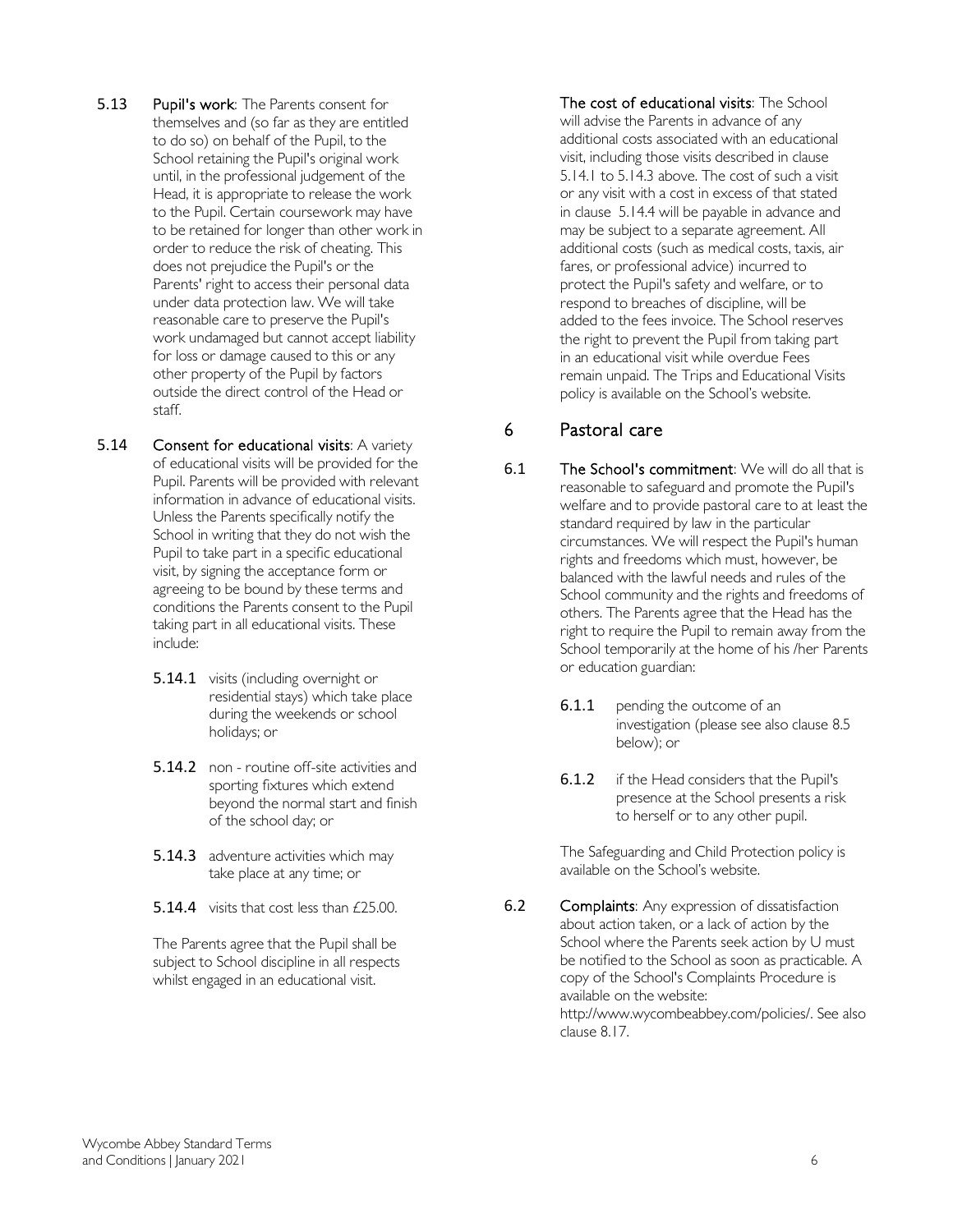- 6.3 Pupil's rights: The Pupil, if of sufficient maturity and understanding, has certain legal rights that the School must observe. These include the right to give or withhold consent in a variety of circumstances and certain rights to confidentiality and, usually, the right to have contact with her parents. If any conflict of interest arises between the Parents and the Pupil, the rights of, and duties owed to, the Pupil will in most cases take precedence over the rights of, and duties owed to, the Parents.
- 6.4 Head's authority: The Parents authorise the Head to take and / or authorise in good faith all decisions which the Head considers on proper grounds will safeguard and promote the Pupil's welfare. Please see Section [7.](#page-8-0)
- 6.5 Ethos: The ethos of the School is to foster good relationships between pupils and between members of staff and pupils. Bullying, harassment, victimisation and discrimination will not be tolerated. The School and its staff will act fairly in relation to the Pupil and the Parents and We expect the same of the Pupil and the Parents in relation to the School or its staff. A copy of the Anti-Bullying Strategy is available on the School's websit[e](http://www.wycombeabbey.com/policies/) [http://www.wycombeabbey.com/policies/.](http://www.wycombeabbey.com/policies/)
- 6.6 Physical contact: The Parents consent to such physical contact with the Pupil:
	- **6.6.1** as may accord with good practice; or
	- 6.6.2 as may be appropriate and proper for teaching and instruction; or
	- **6.6.3** for providing comfort to the Pupil in distress; or
	- **6.6.4** to maintain safety and good order; or
	- 6.6.5 in connection with the Pupil's health and welfare.

The Parents also consent to the Pupil participating in contact and non-contact sports and other activities as part of the normal School programme or extracurricular programme.

The Parents acknowledge that while the School will provide appropriate supervision the risk of injury cannot be eliminated. A copy of the Physical Restraint policy is available on the School's website.

- 6.7 Disclosures: The Parents must, as soon as possible, disclose to the School in confidence:
	- **6.7.1** any known medical condition, health problem or allergy affecting the Pupil;
	- 6.7.2 any history of a learning difficulty on the part of the Pupil or any member of her immediate family;
	- 6.7.3 any disability, special educational need or any behavioural, emotional difficulty and / or social difficulty on the part of the Pupil;
	- 6.7.4 any family circumstances, court proceedings or court order which might affect the Pupil's welfare or happiness;
	- **6.7.5** any concerns about the Pupil's safety;
	- 6.7.6 any significant change in the financial circumstances of the Parents;
	- **6.7.7** except when the Pupil is boarding at the School, if it is the Parents' intention that the Pupil is to be cared for and accommodated by someone who is not a close relative for a period of 28 days or more.
- 6.8 Confidentiality: The Parents authorise the Head to override their own and (so far as they are entitled to do so) the Pupil's rights to confidentiality, and to impart confidential information on a need-to-know basis where necessary to safeguard or promote the Pupil's welfare or to avert a perceived risk of serious harm to the Pupil or to another person at the School. In some cases, members of staff may need to be informed of any particular vulnerability the Pupil may have.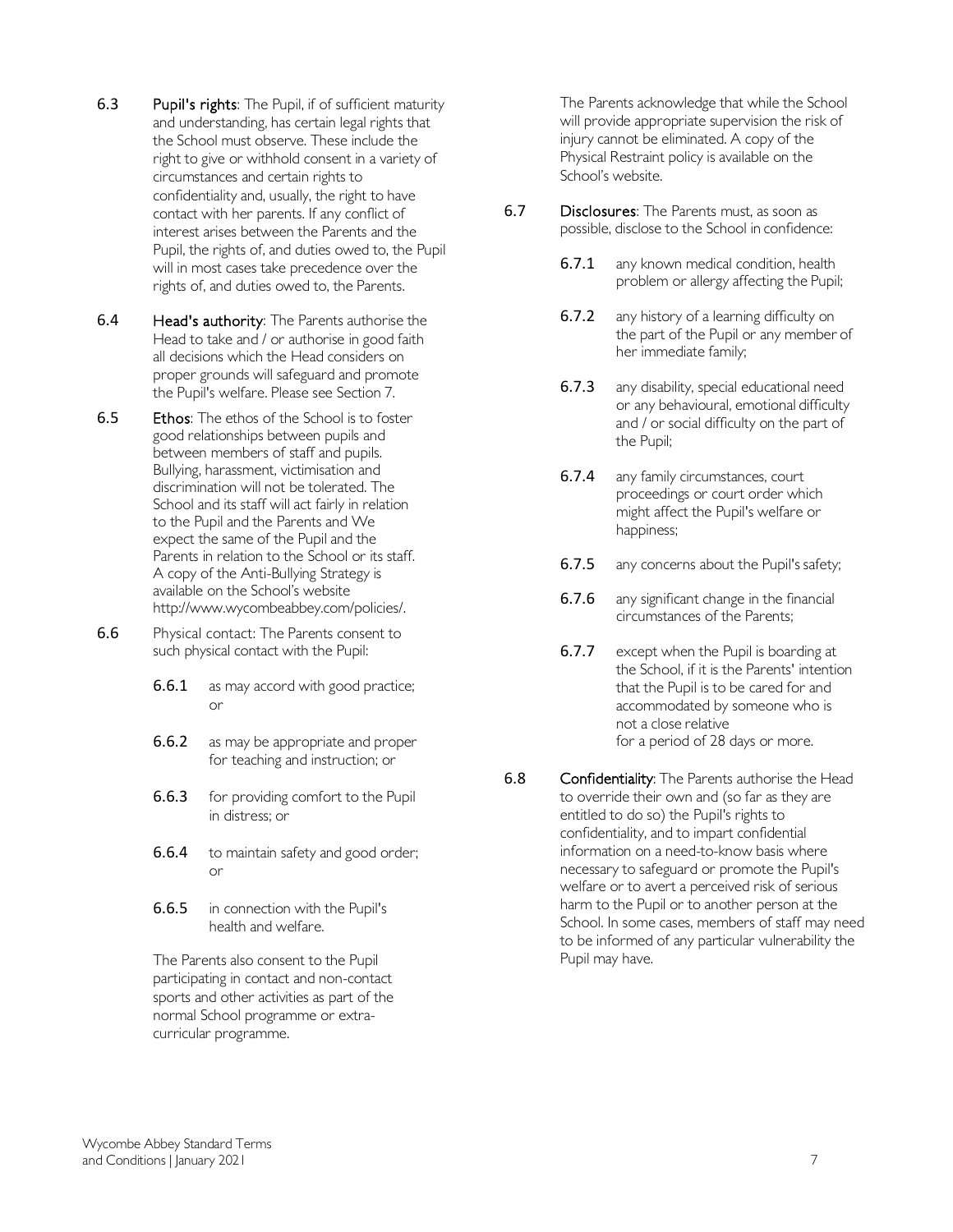The School reserves the right to monitor the Pupil's use of:

6.8.1 email;

6.8.2 the internet; and

6.8.3 mobile electronic devices.

See also the School's ICT Responsible User policy and E-Safety policy, available on the School's website. [\(http://www.wycombeabbey.com/policie](http://www.wycombeabbey.com/policie)[s/\)](http://www.wycombeabbey.com/policies/)

- 6.9 Special precautions: The Head needs to be aware of any matters that are relevant to the Pupil's safety and security. Accordingly the Parents must notify the Head in writing immediately of any court orders or situations of risk in relation to the Pupil for whom any special safety precautions may be needed. The Head may exclude the Parents from School premises if, acting in a proper manner, she considers such exclusion to be in the best interests of the Pupil or any other member of the School community.
- 6.10 Leaving School premises: The School will do all that is reasonable to ensure that the Pupil remains in the care of the School during School hours but does not accept responsibility for the Pupil if she leaves School premises in breach of Community rules or regulations. The School is not legally entitled to prevent a pupil aged 16 years or over from leaving School premises during School hours.
- 6.11 Residence during Term time: The Pupil, except when boarding, is required during Term time and at weekends, short leave (exeats) (permitted periods of time away from School) and half term, to live with the Parents or a legal guardian or with an education guardian acceptable to the School. Short-term boarding, charged as an extra, may be provided during Term time for the Pupil where accommodation arrangements are required. The Parents must immediately notify the Head in writing if the Pupil will be residing during Term time under the care of someone other than the Parents or her education guardian.

#### 6.12 Communications from the Parents:

Communications or instructions from one of the Parents or any person with Parental Responsibility shall be deemed by the School to be received from both Parents unless there is clear evidence of a contrary view. This requirement does not apply to the giving of Notice for the Cancellation of the place or the Withdrawal of the Pupil from the School. Those persons who are required to consent to or to give Notice of Cancellation or Withdrawal are set out in claus[e 9.2.](#page-11-2)

- 6.13 Absence of the Parents: At any time when both the Parents will be absent from the Pupil's home overnight or for a 24 hour period or longer, the Housemistress must be told in writing the name, address and telephone number for 24 hour contact with the adult who will have the care of the Pupil.
- 6.14 Education guardians: The Parents if resident outside the United Kingdom must before Entry appoint an education guardian for the Pupil in the United Kingdom who has been given legal authority to act on behalf of the Parents in all respects and to whom the School can apply for authorities when necessary. The School can accept no responsibility for the Pupil when she is in the care of the Parents or the education guardian. The Parents or the education guardian must make holiday arrangements, including travel to and from the School, in advance. The responsibility for choosing an appropriate education guardian rests solely with the Parents. The Parents are responsible in each case for satisfying themselves as to the suitability of an education guardian. The Parents shall immediately on appointment provide the School with up to date contact details for the appointed education guardian and shall immediately notify the School of any changes to those details.
- 6.15 Photographs or images (including video recordings): The School may obtain and use photographs or images (including video recordings) of the Pupil for:
	- 6.15.1 use in the School's promotional material such as the prospectus, the website or social media;
	- 6.15.2 press and media purposes; or
	- 6.15.3 educational purposes as part of the curriculum or extra-curricular activities.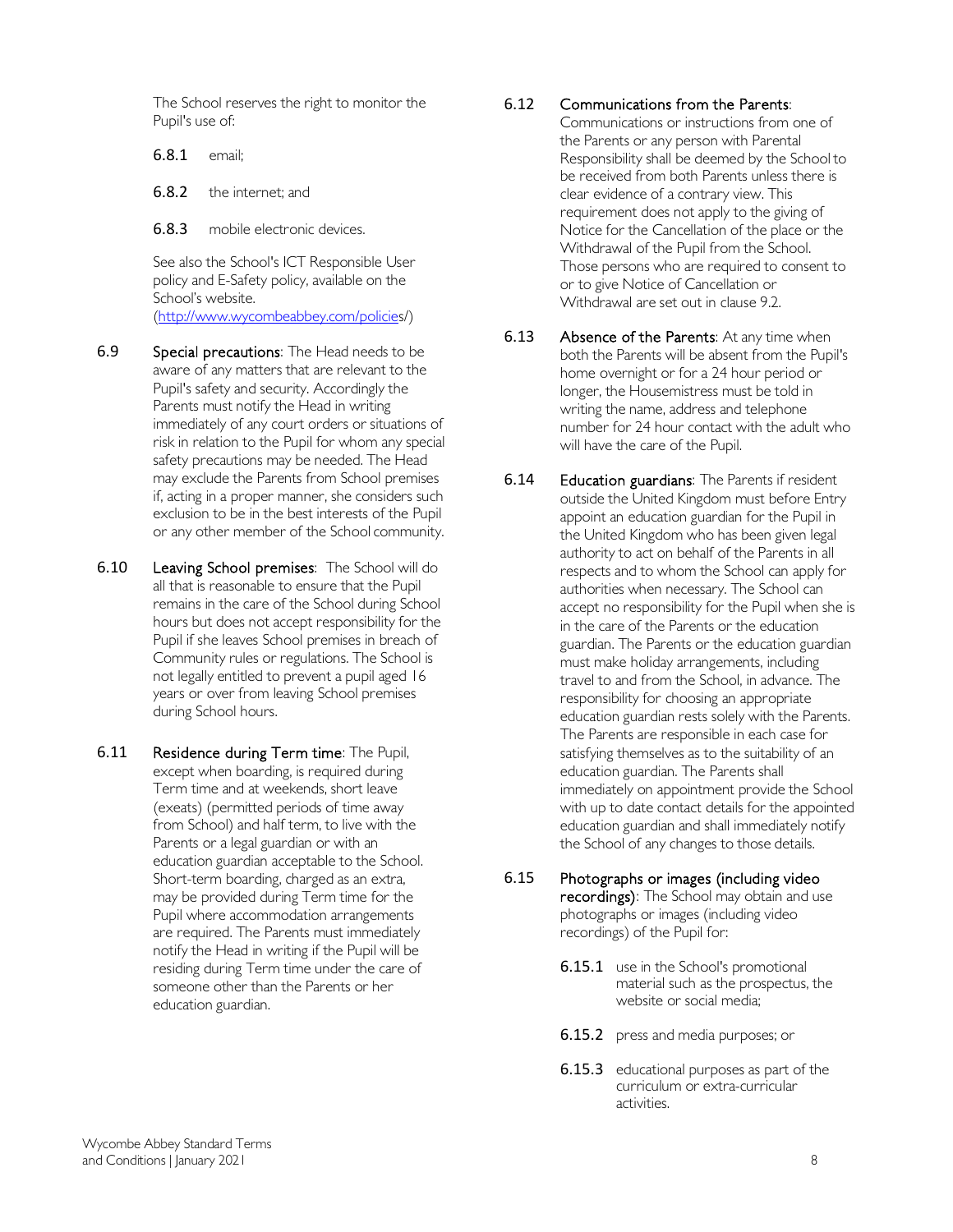Please see the pupil privacy notice for more information about how the School uses photographs and videos of pupils. The School may seek specific consent from the Parents before using a photograph or video recording of the Pupil where the School considers that the use is more privacy intrusive. Where the Pupil is of sufficient maturity we may seek the Pupil's specific prior consent in addition to or instead of the Parents' consent.

- 6.16 Request for confidentiality: The Parents may ask Us to keep information about the Pupil confidential. For example, You may ask Us to not use photographs of the Pupil in promotional material or ask Us to keep the fact that the Pupil is on the School roll confidential. If the Parents would like information about the Pupil to be kept confidential, they must immediately contact the Head or Director of Admissions in writing, requesting an acknowledgment of their letter.
- 6.16 Transport: The Parents consent to the Pupil travelling by any form of public transport and / or in a motor vehicle driven by a responsible adult employed or contracted by the School, who is duly licensed and insured to drive a vehicle of that type.
- 6.17 Pupil's personal property: The Pupil is responsible for the security and safe use of all her personal property including money, mobile electronic devices, locker keys, watches, computers, musical instruments and sports equipment, and for property lent to her by the School.
- 6.18 Insurance: The Parents are responsible for insurance of the Pupil's personal property whilst at School or on the way to and from School or any School-sponsored activity away from School premises.
- 6.19 School's liability: Unless negligent or guilty of some other wrongdoing causing injury, loss or damage, the School does not accept responsibility for accidental injury or other loss caused to the Pupil or the Parents or for loss or damage to property.

## <span id="page-8-0"></span>7 Health and medical matters

- 7.1 Medical declaration: Parents will be asked to complete a Health History and Medical Consent Form concerning the Pupil's health and must inform the Health Centre in writing if the Pupil develops any known medical condition, health problem or allergy, or will be unable to take part in games or sporting activities, or has been in contact with anyone with an infectious or contagious disease.
- 7.2 Medical care: If a boarder the Pupil must be registered on the list of the School Medical Officer while a pupil at the School. The Parents must comply with the School Medical Officer's recommendations which may include a reasonable decision to release the Pupil home or to her education guardian when she is unwell.
- 7.3 Medical examination: The Pupil will have a routine health check on entry by a member of the Health Centre or other doctor appointed by her, usually during the first Term at the School. Arrangements can be made on request for the Parents to be present but this is subject to the Pupil's consent if the Pupil is of sufficient maturity and understanding.
- 7.4 Pupil's health: The Head may at any time require a medical opinion or certificate as to the Pupil's general health where the Head considers it necessary as a matter of professional judgement in the interests of the Pupil and / or the School community. The Pupil if of sufficient age and maturity is entitled to insist on confidentiality which can be overridden in the Pupil's own interests or where necessary for the protection of other members of the School community.
- 7.5 Medical information: Throughout the Pupil's time as a member of the School, the Healthcare Team or Counsellor shall have the right to disclose confidential information about the Pupil if it is considered to be in the Pupil's own interests or necessary for the protection of other members of the School community. Such information will be given and received on a confidential, need-to-know basis.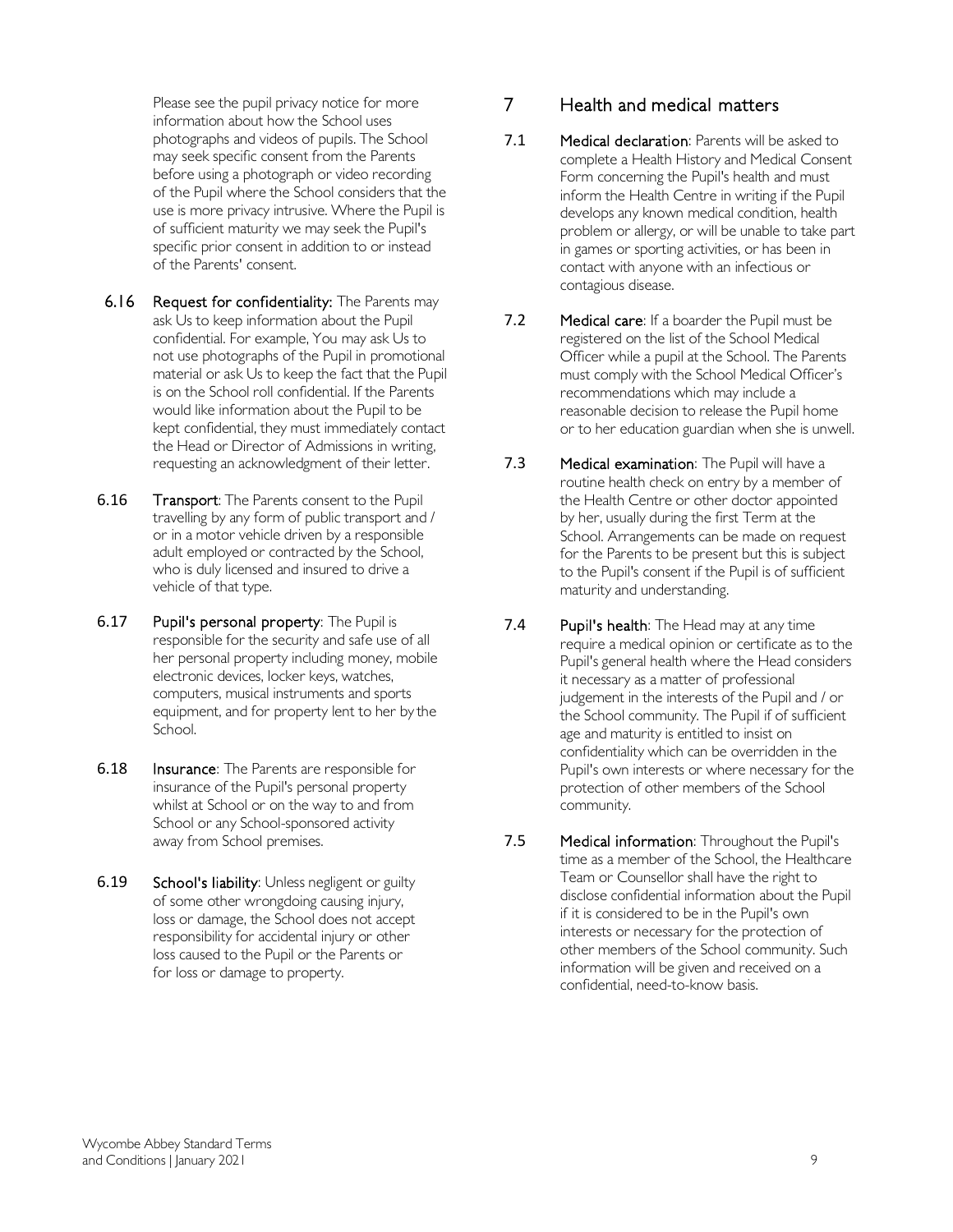7.6 Emergency medical treatment: The Parents authorise the Head to consent on their behalf to the Pupil receiving emergency medical treatment where certified by an appropriately qualified person as necessary for the Pupil's welfare and if the Parents or a second emergency contact cannot be contacted in time.

## 8 Behaviour and discipline

8.1 School regime: The Parents accept that the School will be run in accordance with the authorities delegated by the Council to the Head. The Head is entitled to exercise a wide discretion in relation to the School's policies, rules and regime and will exercise those discretions in a reasonable and lawful manner, and with procedural fairness when the status of the Pupil is at issue. A copy of the Exclusion, Removal and Review policy is available on the School's website:

[http://www.wycombeabbey.com/policies/.](http://www.wycombeabbey.com/policies/)  The Parents accept that the School's policies, procedures and regime may be subject to change at short notice, if in the opinion of the Head it is deemed appropriate to do so in the circumstances prevailing at the time.

- 8.2 Conduct and attendance: We attach importance to courtesy, integrity, good manners, good discipline and respect for the needs of others. The Parents warrant that the Pupil will take a full part in the activities of the School, will attend each School day, will be punctual, will work hard, will be well-behaved and will comply with the Community rules about the wearing of uniform and general appearance.
- 8.3 Community rules: The Community rules which apply are set out in the Principles of Boarding and Community rules document, on the School's website, and other documents published from time to time. The Parents are requested to read these documents carefully with the Pupil before they accept the offer of a place.

8.4 School discipline: The Parents accept the authority of the Head and of other members of staff on the Head's behalf to take all reasonable disciplinary or preventative action necessary to safeguard and promote the welfare of the Pupil and the School community as a whole. The School's Behaviour, Rewards and Sanctions policy, current at the time and published on the School websit[e](file://profiles-03/ctx_redirected$/1590/My%20Documents/NRPortbl/LIVE/1590/(http:/www.wycombeabbey.com/policies/),) [\(http://www.wycombeabbey.com/policies/\),](file://profiles-03/ctx_redirected$/1590/My%20Documents/NRPortbl/LIVE/1590/(http:/www.wycombeabbey.com/policies/),)

applies to all pupils at the School and at all times when the Pupil is in or at school, representing the School or wearing School uniform, travelling to or from School, on School-organised trips or associated with the School at any time. The policies shall also apply at all times and places in circumstances where failing to apply this policy may affect the health, safety or wellbeing of a member of the School community or a member of the public, have repercussions for the orderly running of the School or bring the School into disrepute.

- <span id="page-9-0"></span>8.5 Investigative action: An allegation, complaint or rumour of misconduct will be investigated. The Pupil may be questioned and her accommodation or belongings may be searched in appropriate circumstances. All reasonable care will be taken to protect the Pupil's rights and freedoms. The Parents will be informed as soon as reasonably practicable after it becomes clear that the Pupil may face formal disciplinary action, unless the School is prevented from doing so by the police if they are involved. If considered necessary, the School may make arrangements for legal representation for the Pupil to be funded at the Parents' expense.
- 8.6 Procedural fairness: Investigation of an allegation, complaint or rumour that could lead to Exclusion, Removal or Withdrawal of the Pupil in any of the circumstances explained below shall be carried out in a fair and unbiased manner. If a disciplinary meeting with the Head is required before a decision is taken, the School will make reasonable efforts to notify the Parents or education guardian so that they can attend. In the absence of the Parents or education guardian, the Pupil will be assisted by an adult (usually a teacher) of her choice.
- 8.7 Divulging information: Except as required by law, the School and its staff shall not be required to divulge to the Parents or others any confidential information or the identities of pupils or others who have given information which has led to the complaint or which the Head has acquired during an investigation.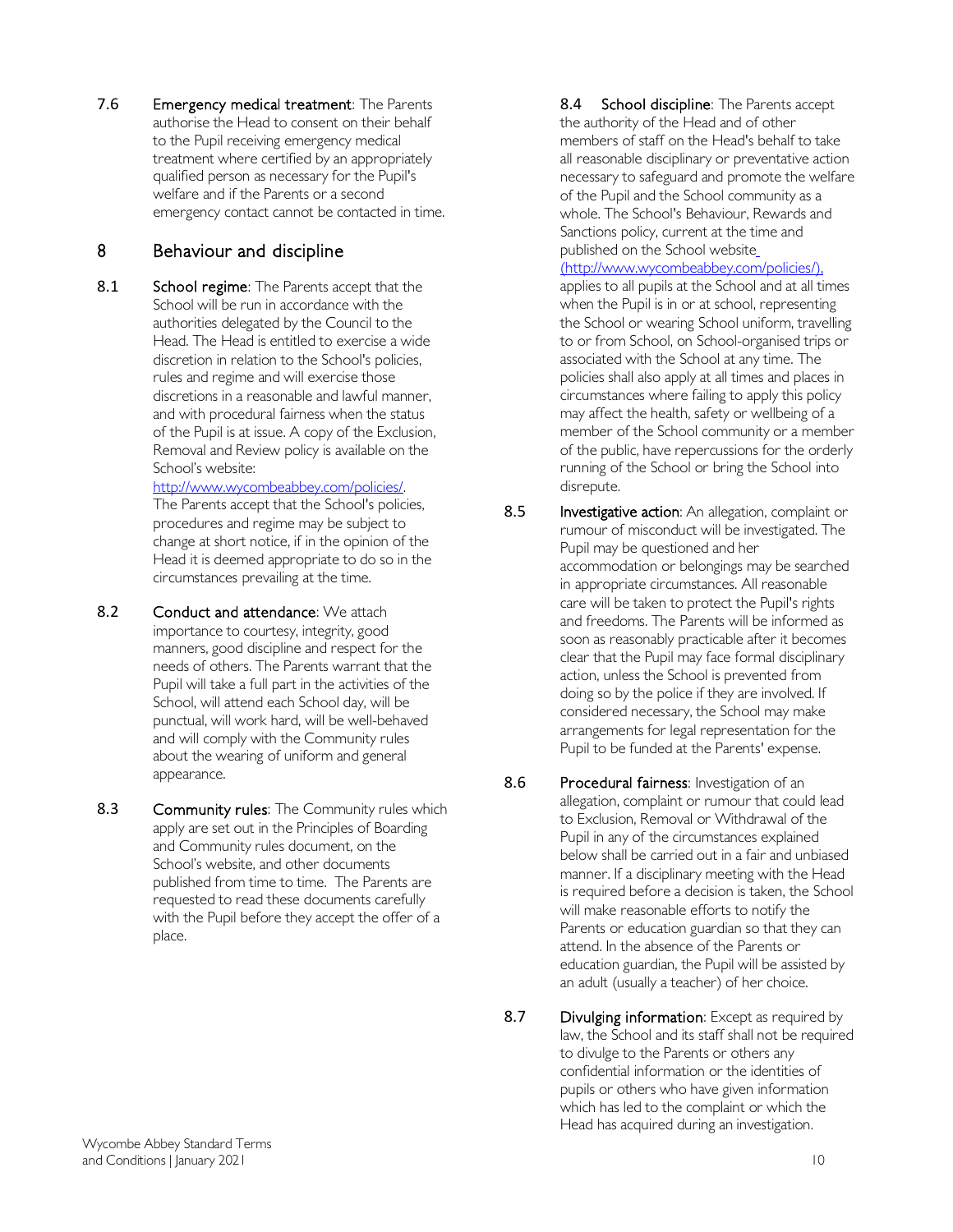- 8.8 Drugs and alcohol: The Pupil may be given the opportunity to provide a biological sample under medical supervision if involvement with drugs is suspected, or a sample of breath to test for alcohol consumed in breach of Community rules or policy. A sample or test in these circumstances will not form part of the Pupil's permanent medical record. This is further explained in the Behaviour, Rewards and Sanctions policy, available on the School's website.
- 8.9 Sanctions: The School's current policies on sanctions are available to the Parents on our websit[e](file://profiles-03/ctx_redirected$/1590/My%20Documents/NRPortbl/LIVE/1590/(http:/www.wycombeabbey.com/policies/))

[\(http://www.wycombeabbey.com/policies/\)](file://profiles-03/ctx_redirected$/1590/My%20Documents/NRPortbl/LIVE/1590/(http:/www.wycombeabbey.com/policies/)) before they accept the offer of a place. Those policies may undergo reasonable change from time to time but will not authorise any form of unlawful activity. Sanctions may include a requirement to undertake menial but not degrading tasks on behalf of the School or external community, detention for a reasonable period, withdrawal of privileges, Gating, Rustication or Suspension, Removal or Exclusion.

8.10 Definitions of sanctions: The definitions in this clause apply in these terms and conditions.

> Exclusion: means that the Pupil is required to leave the School permanently in circumstances described in claus[e 8.11](#page-10-0)

Gating: means that the Pupil is confined to the School premises for a limited period of time (usually during a weekend) but without further disciplinary consequences.

Removal: means that the permanent removal of the Pupil from the School is required in circumstances described in claus[e 8.13.](#page-10-1)

Rustication: means the release of the Pupil to her home or to an education guardian for a specified period of time (usually a weekend) but without further disciplinary consequences.

Suspension: means that the Pupil is sent or released home for a limited period as either a disciplinary sanction or pending a Council Review.

Withdrawal: has the meaning set out in clause [9.4.](#page-11-3)

<span id="page-10-0"></span>8.11 Exclusion: The Pupil may be formally excluded from the School if it is proved on the balance of probabilities that the Pupil has committed a very grave breach of discipline or a serious criminal offence. Exclusion is reserved for the most serious breaches. The Head shall act with procedural fairness in all such cases. The Head's decision to exclude shall be subject to a Council Review if requested by the Parents. The Parents will be given a copy of the Review procedure current at the time. The Pupil shall be suspended from the School pending the outcome of the Review. See clause [8.16](#page-11-4) and clause [8.17.](#page-11-1) The Exclusion, Removal and Review policy is available on the School's website.

(http://www.wycombeabbey.com/policies/)

- <span id="page-10-2"></span>8.12 Fees following Exclusion: If the Pupil is excluded, there will be no refund of the Acceptance Deposit or of Fees for the current or past Terms but the Additional Deposit, if paid, will be refunded without interest less any sums owing to the School. There will be no charge to Fees in lieu of Notice but, save for any contrary provisions in any other agreement made between the Parents and the School, all arrears of Fees and any other sums due to the School will be payable.
- <span id="page-10-1"></span>8.13 Removal in other circumstances: The Parents may be required to remove the Pupil permanently from the School or from boarding if, after consultation with the Parents and if appropriate the Pupil, the Head is of the opinion that:
	- 8.13.1 the Pupil has committed a breach or breaches of Community rules or discipline for which Removal is the appropriate sanction; or
	- 8.13.2 by reason of the Pupil's conduct, behaviour or progress, the Pupil is unwilling or unable to benefit sufficiently from the educational opportunities and / or the community life offered by the School; or
	- 8.13.3 one or both of the Parents have treated the School or members of its staff or any member of the School community unreasonably; then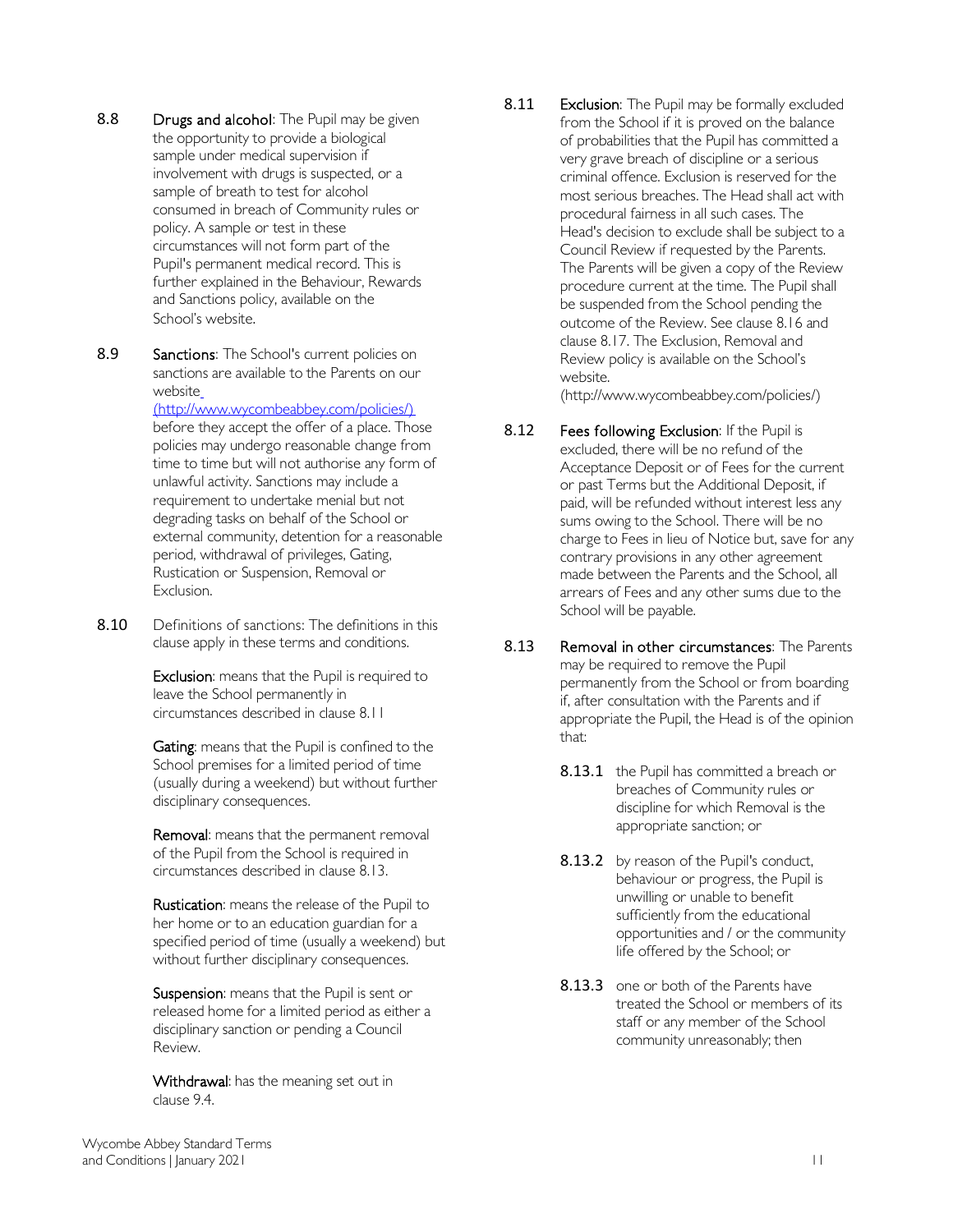in these circumstances, and at the sole discretion of the Head, Withdrawal of the Pupil by the Parents may be permitted as an alternative to Removal being required. The Head shall act with procedural fairness in all such cases, and shall have regard to the interests of the Pupil and the Parents as well as those of the School. The Head's decision to require the Removal of the Pupil shall be subject to a Council Review if requested by the Parents. The Parents will be given a copy of the Review procedure current at the time. The Pupil shall be suspended from the School pending the outcome of the Review. See clause [8.16](#page-11-4) and clause [8.17.](#page-11-1)

- <span id="page-11-5"></span>8.14 Fees following Removal: If the Pupil is removed or withdrawn in the circumstances described in clause [8.13, t](#page-10-1)he provisions relating to Fees shall be as set out in clause [8.12](#page-10-2) save that the Acceptance Deposit and the Additional Deposit, if paid, will be refunded without interest less any sums owing to the School.
- 8.15 Leaving status: The School reserves the right to record the leaving status of the Pupil on the Pupil's file immediately after Exclusion or Removal or Withdrawal. The Exclusion, Removal and Review Policy can be found on the School's websit[e:](http://www.wycombeabbey.com/policies/) [\(http://www.wycombeabbey.com/policies/\)](http://www.wycombeabbey.com/policies/)
- <span id="page-11-4"></span>8.16 Council Review: The Parents may request a review by the Council (Council Review) of a decision to exclude or require the Removal of the Pupil from the School or from boarding (but not a decision to suspend the Pupil unless the suspension is for 11 School days or more, or would prevent the Pupil taking a public examination). The Head will advise the Parents of the Council Review procedure current at that time when she informs the Parents of her decision. A Council Review will be conducted under fair procedures in accordance with the requirements of natural justice.
- <span id="page-11-1"></span>8.17 Pupil's status pending Review: If the Parents request a Council Review, the Pupil will be suspended from School until the review procedure has been completed. While suspended, the Pupil shall remain away from School and will have no right to enter School premises during that time without written permission from the Head.

8.18 Complaints procedure: A complaint as described in clause [6.2](#page-5-3) above which does not involve an Exclusion or Removal of the Pupil must be made in accordance with the School's complaints procedure, a copy of which is available on the School's websit[e](file://profiles-03/ctx_redirected$/1590/My%20Documents/NRPortbl/LIVE/1590/(http:/www.wycombeabbey.com/policies/).) [\(http://www.wycombeabbey.com/policies/\).](file://profiles-03/ctx_redirected$/1590/My%20Documents/NRPortbl/LIVE/1590/(http:/www.wycombeabbey.com/policies/).) Every reasonable complaint shall receive fair and proper consideration and a timely response.

#### <span id="page-11-0"></span>9 Provisions about Notice

- 9.1 **Term:** means the period between and including the first and last days of the relevant school term.
- <span id="page-11-2"></span>9.2 Notice: means (unless the contrary is stated in these terms and conditions) a Term's Written Notice given by:
	- 9.2.1 both Parents; or
	- 9.2.2 one of the Parents with the prior written consent of the other Parent; and
	- 9.2.3 in either case the prior written consent of any other person with Parental Responsibility where appropriate

before the first day of Term addressed to and received by the Head personally or the Bursar on the Head's behalf. It is expected that the Parents will consult with the Head before giving Notice to withdraw the Pupil. The Parents should contact the School if no acknowledgement of the Notice is received from the School within five days of the date of the Notice.

- 9.3 Cancel or Cancellation: means the cancellation of a place at the School which has been accepted by the Parents and which occurs before the Pupil enters the School or where the Pupil does not enter the School. Please see clause [3.1](#page-1-1) for details of when Entry to the School occurs.
- <span id="page-11-3"></span>9.4 Withdraw or Withdrawal: means the withdrawal of the Pupil from the School by the Parents or the Pupil with or without Notice required under these terms and conditions at any time after the Pupil has entered the School. Please see clause [3.1](#page-1-1) for details of when Entry to the School occurs.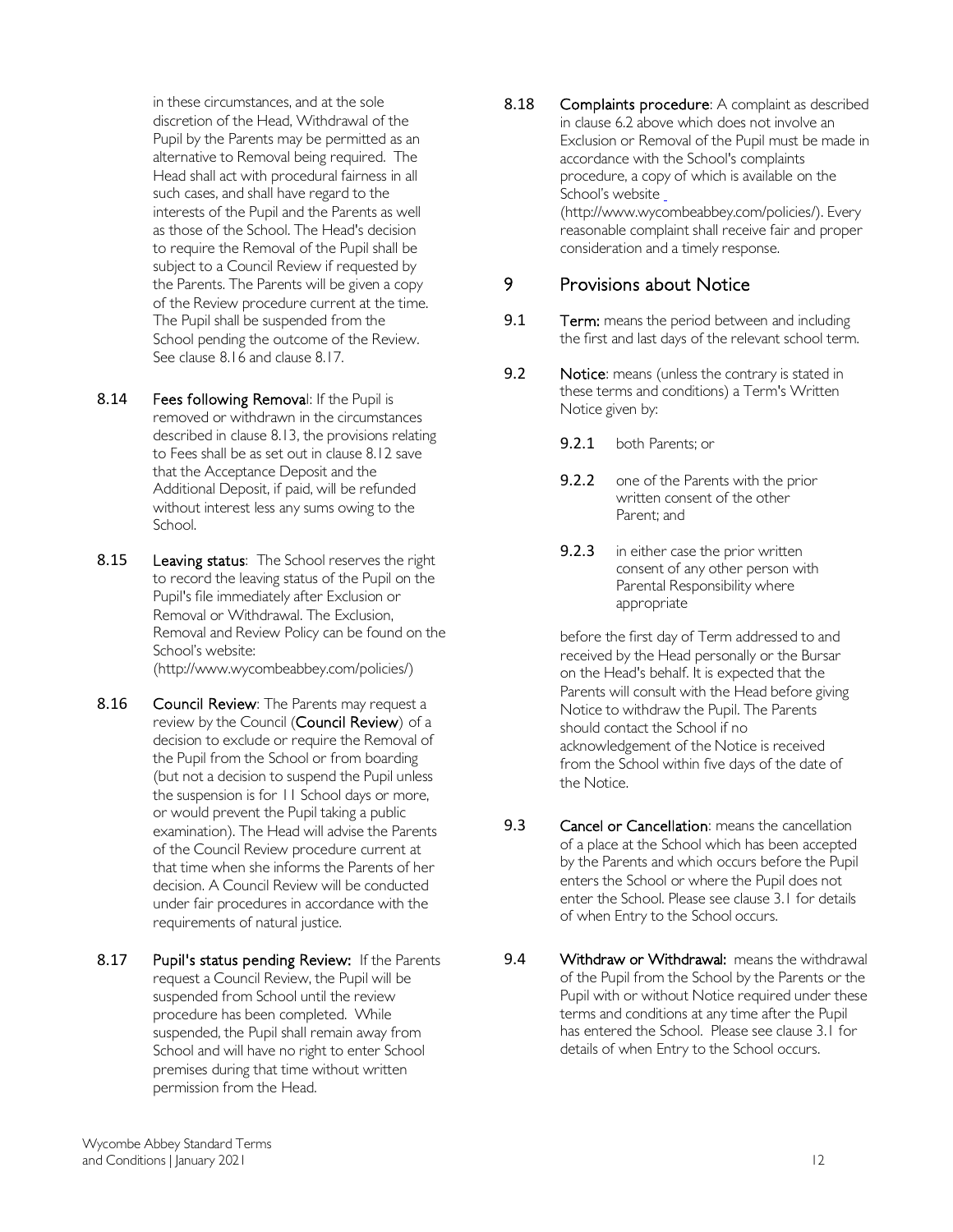- <span id="page-12-0"></span>9.5 Cancellation rights: If the offer of a place and its acceptance are both made entirely at distance by means of post, fax or electronic communication without either Parent meeting face to face with a member of the School staff between offer and acceptance, the Parents have the right to cancel this contract at any time within 14 days of the day after We receive Your completed and signed acceptance form. In such circumstances the Acceptance Deposit and the Additional Deposit, if paid, will be refunded together with any Fees paid pro- rated if the School has provided any educational services under this contract. Information about the right to cancel and how to cancel is set out in the School's cancellation notice and form issued at time of Offer.
- <span id="page-12-4"></span>9.6 Fees in lieu of Notice: Fees in lieu of Notice means Fees in full at the rate applicable for the Term following termination by the Parents on less than one full Term's Notice or where the Pupil is excluded for more than 28 days for nonpayment of Fees as set out in clause [4.6.](#page-2-2) Fees in Lieu of Notice is not limited to the parental contribution in the case of a scholarship, exhibition, bursary or other award or concession. The Parents acknowledge that the requirement to pay one Term's Fees in lieu of Notice is necessary to promote financial stability at the School and to enable it to plan its staffing and other resources.
- 9.7 A Term's Written Notice: means Notice given before the first day of a Term and expiring at the end of that Term.
- <span id="page-12-2"></span>9.8 Termination by the Parents: Except when the Pupil is to leave at the end of the Upper Sixth or claus[e 9.11](#page-12-1) below applies, if the Parents wish to Withdraw the Pupil or Cancel and terminate this contract at any time or after the expiry of the 14 day cancellation period described in claus[e 9.5](#page-12-0) above if applicable they shall do so either by:
	- 9.8.1 providing at least one Term's Written Notice. If the Parents Cancel by providing at least one Term's Written Notice the School shall retain the Acceptance Deposit; or

9.8.2 paying one Term's Fees in lieu of Notice.

The School reserves the right to offset the Additional Deposit, if paid, against the Term's Fees in lieu of Notice.

- <span id="page-12-5"></span><span id="page-12-3"></span>9.9 Other Notice requirements: The requirements in claus[e 9.8](#page-12-2) shall also apply if:
	- 9.9.1 the Parents or the Pupil wish(es) to transfer from boarding to day status or vice versa, or between categories of boarding; or
	- 9.9.2 following the GCSE year or Year 12, the Pupil will not return for the following year even if she has achieved the required grades.
- **9.10** Provisional notice: is valid only for the Term in which it is given. Provisional notice must be given in writing and received by the Headmistress personally or the Bursar on the Headmistress' behalf.
- <span id="page-12-1"></span>9.11 Cancelling a place offered in the Term before Entry: Except where claus[e 9.5](#page-12-0) applies, if the offer of a place is made within a Term of Entry, the Parents may Cancel and terminate this contract by notifying the School in writing at any time before Entry but they shall pay one Term's Fees at the rate payable for the Term of Entry, less the Acceptance Deposit, payable as a debt. The School reserves the right to offset the Additional Deposit, if paid, against the Term's Fees.
- 9.12 Prior consultation: It is expected that the Parents, or duly authorised education guardian, will consult personally with the Head or with the Head's authorised deputy before Notice is given by the Parents.
- 9.13 Transfer between boarding and day status: Before providing the Notice required under claus[e 9.9.1, t](#page-12-3)he Parents must obtain the express permission of the Head in writing if the Parents or the Pupil wishes to change from boarding to day status or vice versa. At the discretion of the Head, the School has the right to postpone or refuse a transfer request and the Head will consider the best interests of the Pupil and the School in reaching the decision. Any such place is subject to the availability of places.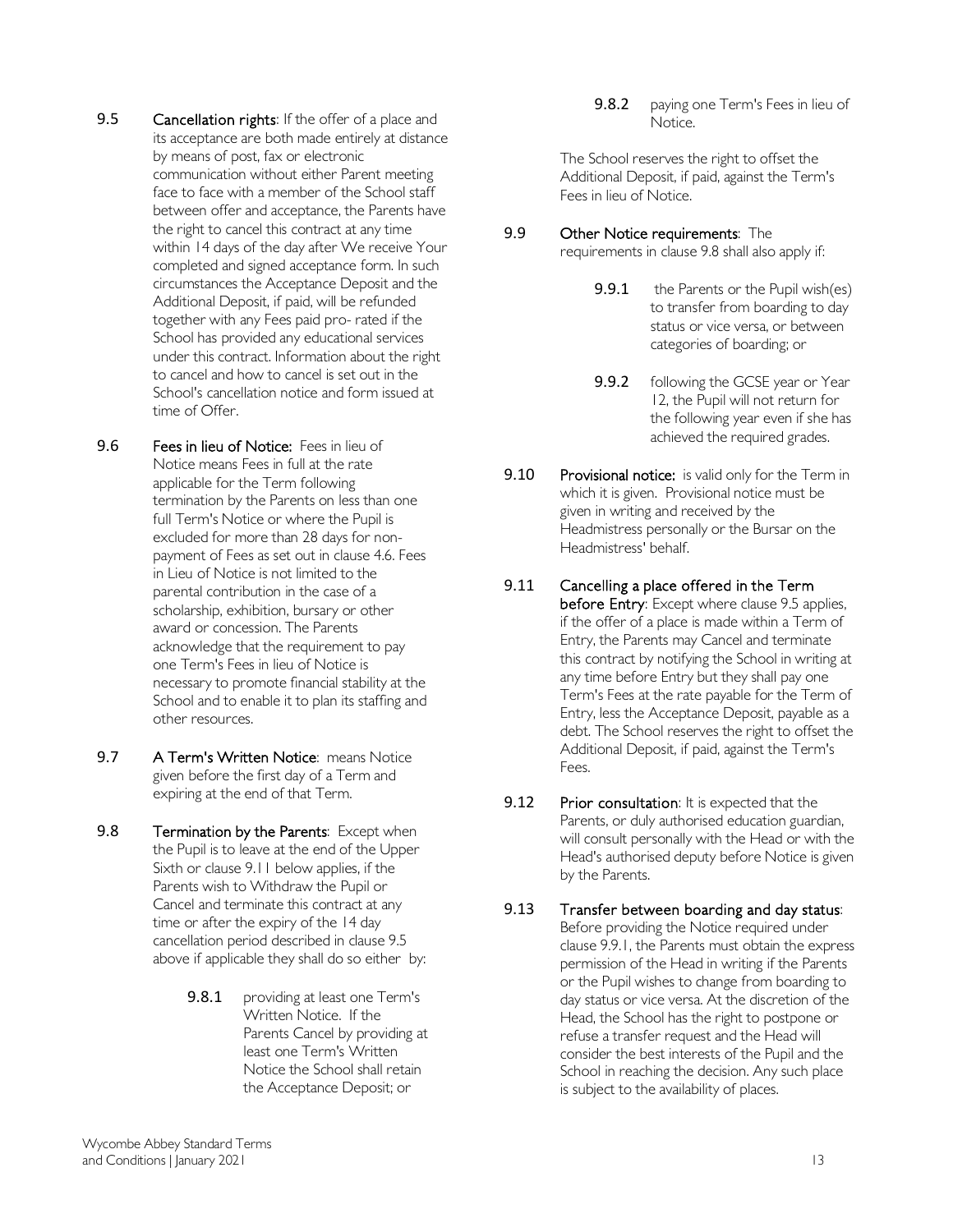<span id="page-13-4"></span>9.14 Discontinuing extra tuition: A Term's

Written Notice is required to discontinue extra tuition or a Term's Fees for the extra tuition will be immediately payable.

- <span id="page-13-1"></span>9.15 Termination by the School: The School may terminate this contract:
	- 9.15.1 on one Term's notice in writing. The School will not terminate this contract without good cause and full consultation with the Parents and also the Pupil (if of sufficient maturity and understanding). The Acceptance Deposit and the Additional Deposit, if paid, will be refunded without interest less any outstanding balance of Fees; or
	- 9.15.2 on reasonable notice if, in the professional opinion of the Head, the School is unable to provide all or a significant proportion of the educational services to the Pupil; or
	- **9.15.3** immediately where the Pupil does not have the appropriate immigration permission to live in the United Kingdom and to study at the School or, in the case of a Pupil who holds a Child Student visa on the basis of sponsorship by the School, where Parents have arranged accommodation for the Pupil which does not meet the requirements of the Child Student Immigration Rules.

#### <span id="page-13-2"></span>10 Events beyond the control of the parties

- 10.1 Force majeure: An event beyond the reasonable control of the School or the Parents is a Force Majeure Event and shall include such events as:
	- 10.1.1 an act of God, fire, flood, drought, earthquake or other natural disaster;
	- 10.1.2 war, riot, civil unrest, act of terrorism, strikes, industrial disputes;
- 10.1.3 outbreak of epidemic or pandemic of disease;
- 10.1.4 failure of utility service or transportation.
- <span id="page-13-3"></span>10.2 Notification: If either the School or the Parents is prevented from or delayed in carrying out its contractual obligations by a Force Majeure Event, that party (the Affected Party) shall as soon as reasonably practicable notify the other in writing and shall be excused from performing those obligations while the Force Majeure Event continues.
- 10.3 Continued force majeure: If a Force Majeure Event continues for a period greater than 90 days from the date of notification, the Affected Party shall notify the other of the steps to be taken to ensure performance of its contractual obligations.
- 10.4 Termination: If the Force Majeure Event continues for a total period greater than 120 days from the date of notification, the party in receipt of notification under clause [10.2](#page-13-3) may terminate this contract by providing at least three working days' notice in writing to the other party.

## <span id="page-13-0"></span>11 General contractual matters

- 11.1 Data protection: The School has a parent privacy notice and pupil privacy notice which explain how the School will use the Parent's and the Pupil's personal data. These privacy notices are provided with the letter of offer and are also published on the School's website. The Parents must read the privacy notices in full before signing the acceptance form. The Parents must show the Pupil a copy of the pupil privacy notice and discuss it with her before accepting the offer of a place.
- 11.2 Change: The School, as any other, is likely to undergo a number of changes during the period of this contract. For example, there may be changes in the staff, and in the premises, facilities and their use, in the curriculum and the size and composition of classes, and in the Community rules and procedures, the disciplinary framework, and the length of School Terms. In addition, there may be the need to undertake a corporate reorganisation exercise and / or a merger or change of ownership may be necessary. For these reasons, the benefit and burden of this contract may be freely assigned to another party at the discretion of the School.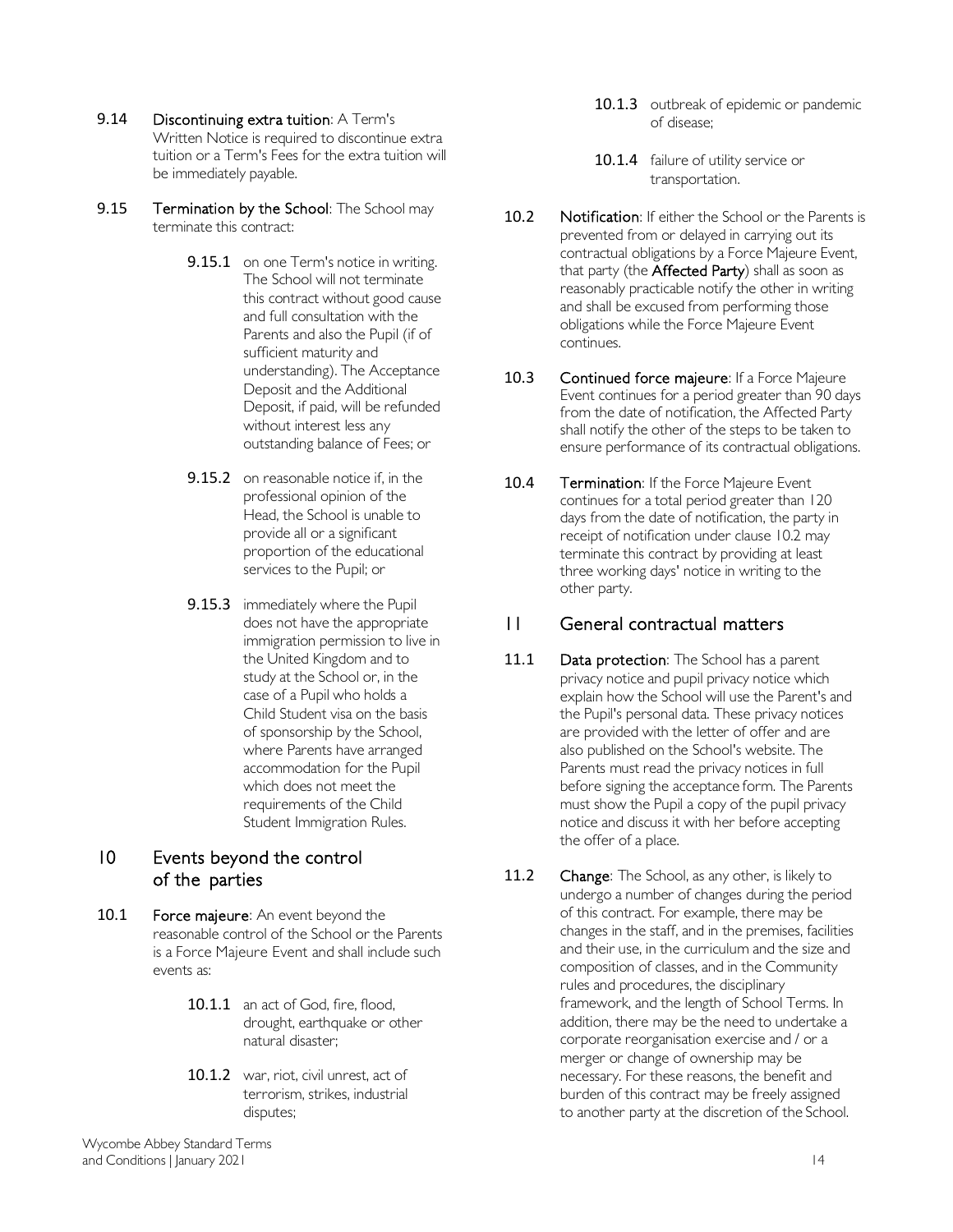- 11.3 Consumer rights: Care has been taken to use plain language and to give clear explanations in these terms and conditions. If any words alone or in combination infringe consumer rights laws or any other provision of law, they shall be treated as severable and shall be replaced with words which give as near the original meaning as may be fair. Nothing in these terms and conditions affects the Parents' statutory rights.
- 11.4 Consultation: It is not practicable to consult with the Parents and the Pupil over every change that may take place. Whenever practicable, the School will use reasonable endeavours to ensure that the Parents will be consulted and provided with reasons for the change and where possible given at least a Term's notice in writing of:
	- 11.4.1 a change of ethos or culture; or
	- 11.4.2 a change in any physical aspect of the School which would have a significant effect on the Pupil's education or pastoral care; or
	- 11.4.3 a change of ownership of the School,

where such changes are not temporary.

- 11.5 Information for parents: We provide parents of prospective pupils with information about the School and the educational services we provide in good faith. This information may be contained in the School's prospectus / website / promotional literature or in statements made by staff or pupils during a visit or an open day. If the Parents wish to take account of the information provided to them when deciding whether to enter into this contract they should seek specific confirmation from the Head that the information is accurate before returning a completed acceptance form to the School.
- <span id="page-14-0"></span>11.6 Third party rights: Only the School and the Parents are parties to this contract. Neither the Pupil nor any third party is a party to this contract and shall not have any rights to enforce any term of it.
- 11.7 Interpretation: These terms and conditions supersede any previously in force and will be construed as a whole. Headings, unless required to make sense of the immediate context, are for ease of reading only and are not otherwise part of these terms and conditions.
- 11.8 **J**urisdiction: This contract was made at the School and it, together with each matter relating to the provision of educational services by the School, is governed exclusively by the law of England and Wales and the parties submit to the exclusive jurisdiction of the Courts of England and Wales.

Girls' Education Company Limited: a Company Limited by **Guarantee** Registered in England, Company Number: 47031 Registered Office: Wycombe Abbey, High Wycombe, Buckinghamshire HP11 1PE

Registered Charity Number: 310638

#### VERSION Jan 2021v1